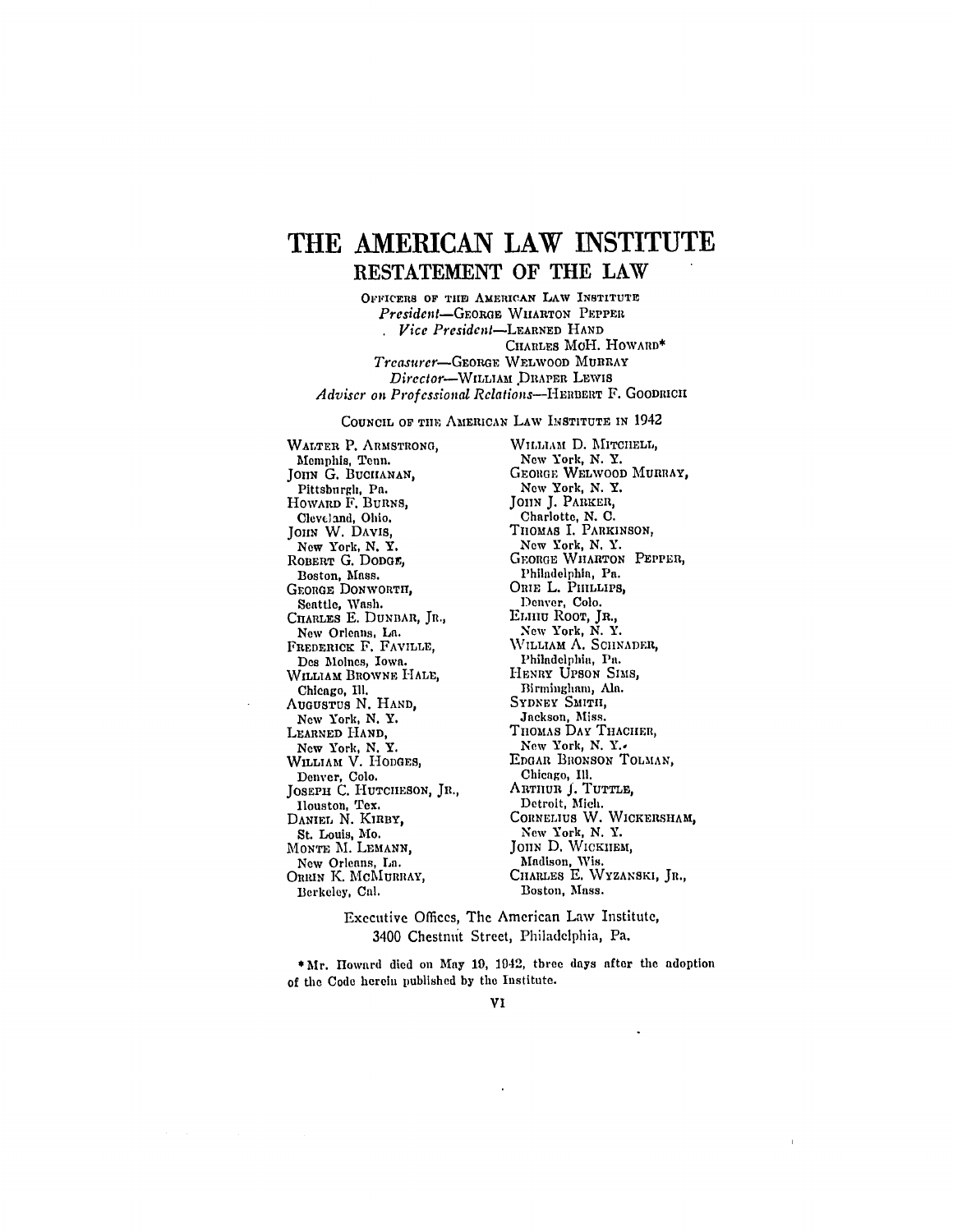## THE-AMERICAN LAW **INSTITUTE'S** COMMITTEE **ON EVIDENCE**

EDMUND M. **MORGAN,** *Harvard University Law School* (Reporter)

WILBUR H. CHERRY, *University of Minnesota Law School* 

LAUREN0C. H. ELDREDGE, *University of Pennsylvania Law School*

LEARNED **HAND,** *United States Circuit Court of Appeals, 2d Circuit*

MASON **LADD,** *University of Iowa College of Law*

CHARLES T. MCCORMICK, University of Texas Law School

**J.** RUSSELL MoELROY, *10th Judicial Circuit, Birmingham, Alabama* (During final year of work)

ROBERT P. PATTERSON, *Washington, D. C.* (United States Circuit Court of Appeals, 2d Circuit, when connected with Committee during first part of work)

CHARLES E. WYZANSKI, JR., *Boston, Massachusetts*

WILLIAM DRAPER LEWIS, Director, Chairman, *Ex Officio*

*WILLrmM* **G.** HALE, *University* of Southern *California School of Law*

AUGUSTUS **N.** HAND, *United States Circuit Court of Appeals, 2d Circuit*

HENRY T. LuMMus, *Supreme Judicial Court of Massachusetts* (During first part of work)

JOHN M. MAGUIRE, *Harvard University Law School* (Assistant Reporter)